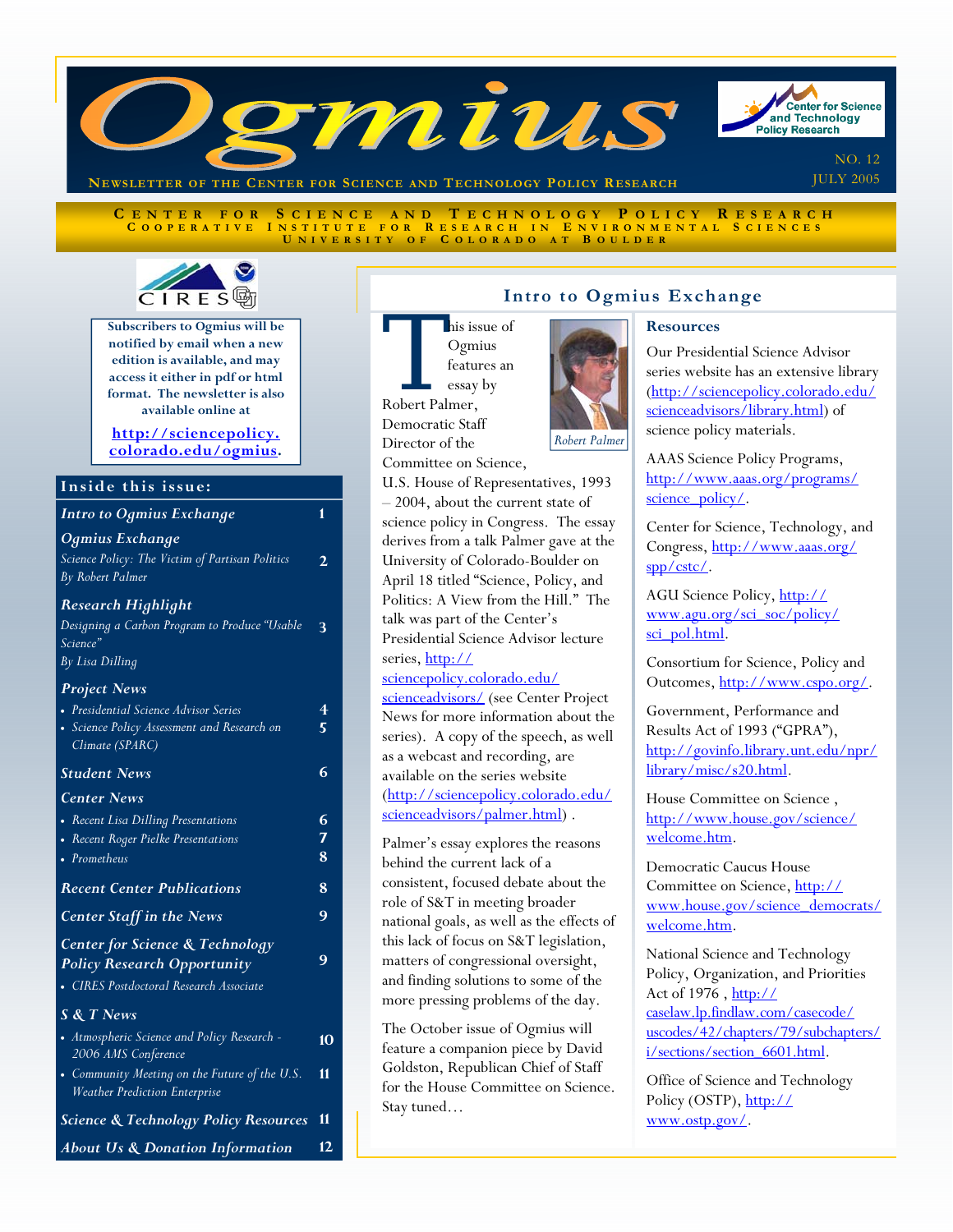# **Ogmius Exchange Science Policy: The Victim of Partisan Politics**

n 2000, former House Speaker Newt Gingrich gave a breakfast speech to AAAS's annual Colloquium on S&T Policy. Gingrich's speech was mesmerizing and powerful, because he dared to ask and answer big questions about the proper role of S&T in society – the



relationship between science and health care, science and the economy, science and international relations.

But Gingrich's speech was most noteworthy for another reason: it was a rare serious science policy speech given by a public figure (albeit a deposed one). Unfortunately, for over a decade, there has been no consistent, focused debate about the roles of S&T in meeting broader national goals, as there has been about the rightful place of so many other aspects of our culture, like abortion, abstinence, Federal support of education, the military's role in promoting democracy worldwide, and individual rights in a society threatened by terrorism. These issues are constantly sifted – perhaps because of their value in highlighting differences between the two parties – but debates about connecting science with broader goals in society just aren't taking place in the national government.

This wasn't always the case. Enactment in 1976 of the National Science and Technology Policy, Organization, and Priorities Act established a Federal administrative organization for science policy and articulated a science policy for the Nation. For many years, former Congressman George Brown prodded the scientific community to engage politically and take responsibility for the impacts of its work. The Clinton Administration opened a broad dialogue on directing the government's S&T resources toward economic competitiveness.

Recent efforts to catalyze a debate have been less successful. In 1997, Speaker Gingrich asked Congressman Vern Ehlers to produce a new U.S. science policy; unfortunately, Ehlers' report did not tie S&T policy to any overriding goals and even Gingrich later admitted it was a timid endorsement of the status quo. And in 2001, the Bush Administration began evaluating government programs under the Government Performance and Results Act (GPRA). Despite its great potential, GPRA hasn't produced a clear set of national S&T priorities, nor has it done much to clarify funding decisions. Today's Office of Science and Technology Policy – OSTP seems obsessed not with outcomes, but with outputs – specifically with explanations of why its budget numbers are wonderfully healthy.

While debates about S&T policy have never been center-stage

in Washington, its current corrosively partisan atmosphere has driven them further underground. Partisan science fights began in the late 1980's, when S&T became politicized in Congress as part of a broader strategy – ironically formulated by the aforementioned Newt Gingrich – to fight Democrats on everything, including science. The partisan fight over science policy – exemplified today in reports by Congressman Waxman and the Union of Concerned Scientists – did not start during this Administration. It has been bubbling in Congress for 15 years.

A casualty of this new partisanship has been significant S&T legislation. One NASA authorization bill has been enacted since 1990. In the 1970's and 1980's, broad NASA policy bills passed once or twice every Congress. Today, Republican Congressional leaders fear they lack the votes to implement the President's new space vision. So leaders like Texas's ethically challenged Tom Delay work their miracles behind closed doors, and the money flows. The most significant changes to the nation's civilian space policy in 40 years are moving forward, but there are no votes, no public debate, no democracy.

The corrosive effects of secrecy and partisanship are not limited to space policy. Environmental legislation has also ground to a standstill. Significant environmental policy is now made through executive orders. Or it's surreptitiously inserted into legislative riders to massive appropriations bills, so that Members don't have to answer to a politically active environmental community for their public votes. This approach to governance takes casualties – namely transparency, accountability, and democracy.

Another casualty of partisanship is Congressional oversight. Today the Republican Congress conducts virtually none on the Republican administration. We see no public debate on the misuse of science and scientific integrity, nor on commercialization of universities under the Bayh-Dole Act, militarization of the civilian space program, NASA's financial mismanagement, OMB's new peer review rules, or the Administration's meek response to the loss of manufacturing jobs or to threats in cyber-space. After all, conducting such hearings – fully justifiable by both the Constitution and common sense – could give ammunition to Democrats.

Why should this increasingly partisan atmosphere matter to science, when it will continue to perk along nicely, buoyed by tens of billions of dollars of Federal funding? It matters because S&T are key to helping us understand and respond to global changes unprecedented in their speed and scope. We have the largest defense budgets and among the largest Federal deficits in history. We also have the challenge of terrorism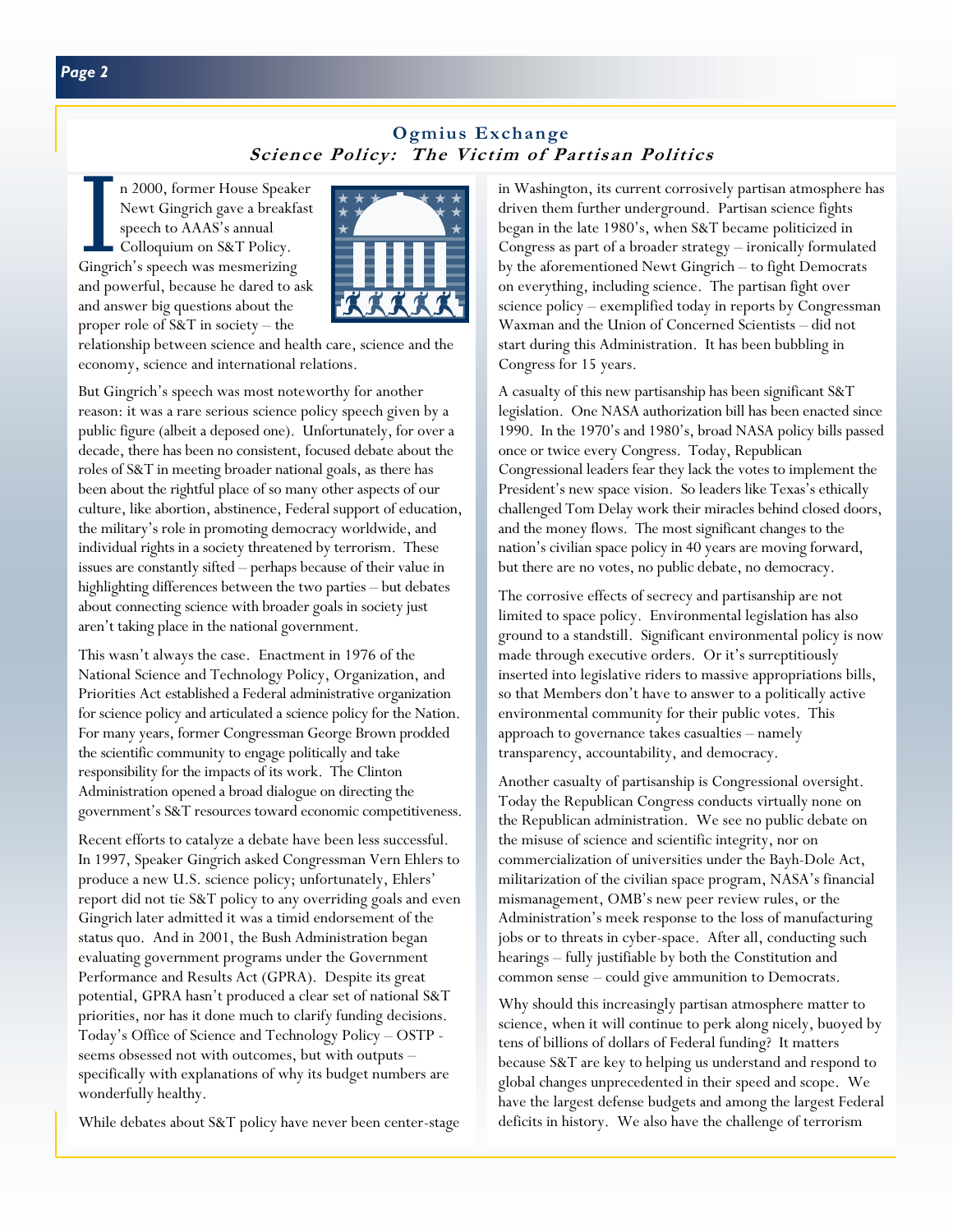# **Ogmius Exchange Continued**

and the threat of attacks on our own soil from weapons of mass destruction. Health care costs continue to spiral upward, threatening our small businesses and our future fiscal stability, despite massive expenditures on health research, which seem to exacerbate the cost problem. We face an increasingly competitive Asia, whose ability to challenge our manufacturing base, even our high-tech base – and before long our research and development base – seems limitless.

None of these challenges will be solved by science, but they will all require the wise application of science. In the current environment, they may not even get serious consideration, because of a fixation upon partisan advantage and a political culture which makes it increasingly difficult to reach across party and ideological barriers.

As an example of this debilitating partisanship, consider Dr. Marburger, the Presidential Science Advisor. In his first four years on the job – in stark contrast to the last Republican science advisor, Hill regular Allan Bromley – he never met the Ranking Democrat on the House Science Committee. I do not fault Dr. Marburger, a decent and thoughtful man; I blame an overly partisan White House staff that thinks

Democrats simply don't matter.

The Federal government is not responding to the many political challenges of the day – energy, environment, health care, global economic competition – whose resolution would greatly benefit from the wise application of S&T. When politics is overly fettered by partisanship, so is science – in the sense that its legitimate role in opening up more room for negotiations and the development of policy options is severely limited. This unfortunately is the niche that science policy occupies today.

What an irony that Newt Gingrich, a man with more ideas about science policy than any public figure since George Brown, created so many of the partisan problems that continue to plague us – problems that make this an excruciatingly boring and unproductive time for the practice of science policy in government.

> Robert Palmer Democratic Staff Director of the Committee on Science U.S. House of Representatives, 1993 - 2004

### **Research Highlight Designing a Carbon Program to Produce "Usable Science"**

#### **Introduction**

There has been a lot of discussion in the pages of Ogmius on the use of scientific information in decision making. Many of the projects of the Center for Science and Technology Policy



Research revolve around studying science policies that enable the creation of scientific information that can be "more usable." Often, these policies must negotiate and challenge established scientific norms and cultures— cultures which are extremely valuable in producing top-rated basic research, but not necessarily in producing information that is more obviously useful to society. Lisa Dilling, a visiting fellow at the Center, is working on just such a conundrum in the carbon cycle science arena. Carbon cycle science is one of the highlighted topics of the U.S. Climate Change Science Program, and has a long history as a scientific endeavor.

s carbon cycle science has become more organized in the United States, it has been repeatedly justified by statements that the science conducted in the program will be useful in supporting decision making or informing

policy. With the recent emergence of carbon cycle science over the past several years as a prominent element of the U.S. Global Change Research Program, the Climate Change Research Initiative and now the Climate Change Science Program, this goal has been reaffirmed. For example, the U.S. Carbon Cycle Science Plan calls for "coordinated rigorous, interdisciplinary research that is strategically prioritized to address societal needs" and states that "the planned activities must not only enhance understanding of the carbon cycle, but also improve capabilities to anticipate future conditions and to make informed management decisions".

For truly basic research - research that is advancing the frontier of knowledge solely for its own sake - being driven by scientific curiosity alone is likely a fine approach. But for providing information that specifically addresses societal need, it is questionable whether basic research devoid of societal connection is a particularly effective mechanism to meet that goal. Previous research in policy-relevant scientific issues such as acid rain, ozone depletion and water management has revealed that providing policy-relevant scientific information is a complex and delicate process. If deliberate, ongoing mechanisms are not put in place to connect the scientific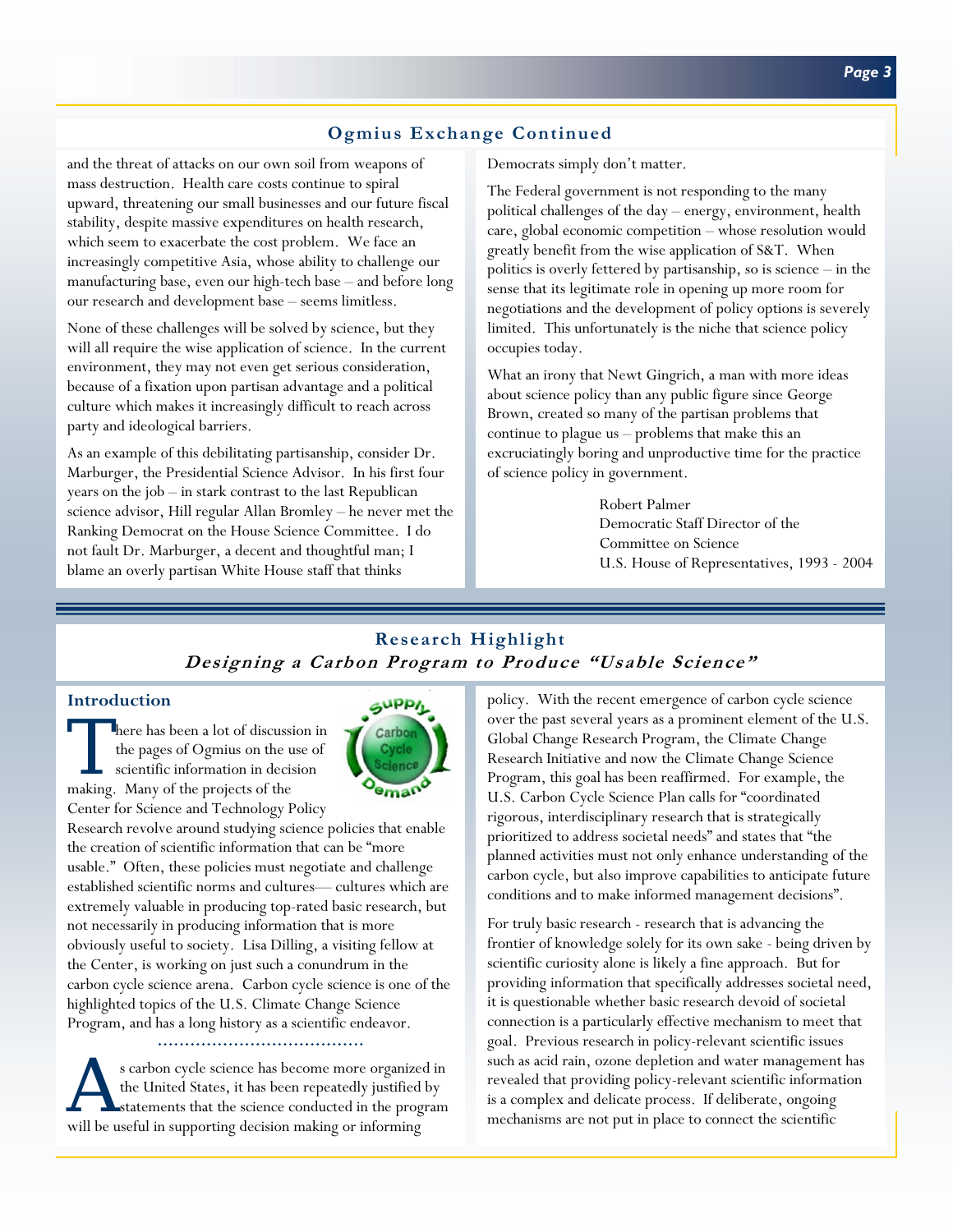#### **Research Highlight Continued**

priority setting process with societal goals, research will tend to proceed on its own assumptions about what might be useful, perhaps only to find over time that its results are not very useful for decision-makers.

How might one define "usable science"? Definitions used thus far place the character of usable science squarely in the realm of meeting users' needs while maintaining the high quality of rigorous scientific research. Lemos and Morehouse suggest that "the knowledge produced should directly reflect expressed constituent needs, should be understandable to users, should be available at the times and places it is needed, and should be accessible through the media available to the user community." They define usable knowledge as "that which can be incorporated into the decision-making processes of all stakeholders and which enhances their ability to avoid, mitigate or adapt to stressors in their environment."

It therefore seems clear from these studies and others that creating usable science involves a two-way interaction between scientists and users of scientific knowledge. But which users, and at what scale? How does one select users, and what are the implications of selection of some users over others? And who does the selecting of users—the agency funding the research? The principal investigators? Congress? At what stage are users involved? In the writing of the proposal? Within the first year? In the priority setting process of the agency issuing a call for proposals? What happens if various users' needs are in conflict and resources are limited? Whose priorities are followed, and by what process? These questions go to the heart of priority setting in scientific agendas and the role of public participation in science.

Moving toward usable science also carries with it several differences in the metrics, reward structure and accountability of projects. As described by Nowotny et al. (2003), this type

of knowledge production by definition is more socially distributed, application-oriented, transdisciplinary and subject to multiple accountabilities. Rather than being subject only to standards of peer-review, science produced for use outside the scientific community is also accountable to the users it aims to serve. These multiple accountabilities combined with the transdisciplinary nature of the work can make it difficult for new researchers aiming to make a career in this type of work. Non-traditional products such as face-to-face interactions may be more valuable to users than traditional deliverables such as journal articles. The time commitment involved in interactions with users and working in an interdisciplinary environment on longer time scales can be at odds with the reward structure of disciplines that many researchers still experience. Criteria for developing and evaluating usable science projects must therefore take into account these realities. How are these programs evaluated? What does success look like for a usable science program?

My colleagues and I are currently examining these questions. I organized a workshop held June 13-14 in Boulder, CO that brought together carbon cycle scientists, science policy decision makers, researchers of science policy and experts in user-climate science interactions. The results of the workshop will contribute to developing a research and practice agenda for programs and scientists in carbon cycle science who are interested in serving the needs of users outside of the scientific community. For more information visit the workshop [website \(http://sciencepolicy.colorado.edu/sparc/research/](http://sciencepolicy.colorado.edu/sparc/research/projects/rsd/ccworkshop05.html) projects/rsd/ccworkshop05.html).

> Lisa Dilling Center for Science and Technology Policy Research [ldilling@cires.colorado.edu](mailto:ldilling@cires.colorado.edu)

# **Project News Presidential Science Advisor Series**

The Center<br>
launched its<br>
lecture series<br>
"Policy, Politic<br>
and Science in the White launched its lecture series "Policy, Politics, House: Conversations with



Presidential Science Advisors" in February with a public forum featuring Dr. John Marburger, science advisor to President George W. Bush. Dr. John Gibbons, science advisor to President Bill Clinton (1993-98) spoke in late April. Also

included in the series last spring was a talk by Dr. Robert Palmer, former Democratic Staff Director of the House Committee on Science.

The series will continue in the fall with the following talks, all of which begin at 7:00 pm on the CU-Boulder campus:

- **September 12, 2005**  Dr. Edward David, science advisor to Richard Nixon 1970-73, Old Main Chapel.
- **October 5, 2005**  Dr. Neal Lane, science advisor to Bill Clinton 1998-2001, Eaton Humanities Room 1B50.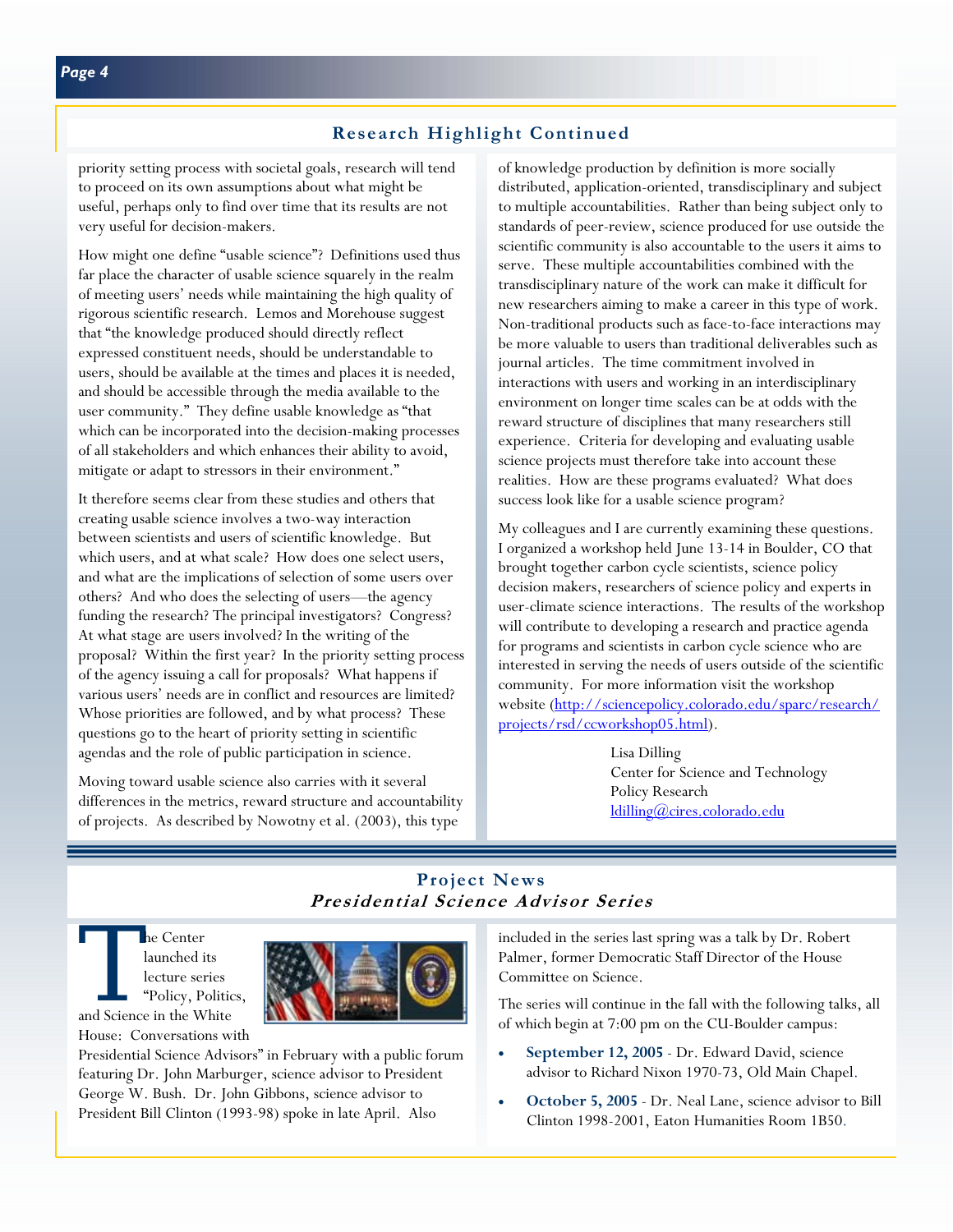### **Project News Continued**

- **October 24, 2005**  Dr. Donald Hornig, science advisor to Lyndon Johnson 1963-69, Old Main Chapel.
- **November 29, 2005**  Dr. George Keyworth, science advisor to Ronald Reagan 1981-86, Old Main Chapel.

All talks are free and open to the public. For more information about the series, as well as transcripts and audio and video recordings of each presentation, visit the series website [\(http://sciencepolicy.colorado.edu/](http://sciencepolicy.colorado.edu/scienceadvisors/)

[scienceadvisors/\). To](http://sciencepolicy.colorado.edu/scienceadvisors/) be placed on the science advisor mailing list and receive email notices of upcoming events see http://sciencepolicy.colorado.edu/mailman/listinfo/ [scienceadvisors. Each science advisor forum will be bro](http://sciencepolicy.colorado.edu/mailman/listinfo/scienceadvisors)adcast on Boulder Municipal Channel 8 television station and also as a live webcast – check the Channel 8 schedule for more [information \(http://www.ci.boulder.co.us/channel8/](http://www.ci.boulder.co.us/channel8/schedule.html) schedule.html).

# **Project News Science Policy Assessment and Research on Climate (SPARC)**

**PARC** is organizing two workshops this summer to explore priority setting for scientific research under the Climate Change Science Plan (CCSP) to meet the needs of policymakers.



The first workshop, "Decision Support and Carbon Cycle Science: Practical Strategies to Reconciling the Supply of and Demand for Carbon Cycle Science," was held June 13-14 to share knowledge across areas of expertise and develop a preliminary research agenda for creating "usable carbon cycle science." The goal of the workshop was to foster an interested community of researchers and develop a research agenda with the ultimate aim of improving the usefulness of carbon cycle science for the broader community of decision makers. The workshop's objectives were to:

- Survey existing knowledge about successful decision support using carbon cycle science
- Enable cross-disciplinary transfer of knowledge about how to design and implement research agendas, projects and programs so that they can effectively serve users' needs
- Develop a research and practice agenda for programs and scientists in carbon cycle science who are interested in serving the needs of users outside of the scientific community.

For more information contact Lisa Dilling  $\frac{1}{\text{d}}$  ( $\frac{1}{\text{d}}$ ) or visit the workshop website [\(http://sciencepolicy.colorado.edu/sparc/research/](http://sciencepolicy.colorado.edu/sparc/research/projects/rsd/ccworkshop05.html) projects/rsd/ccworkshop05.html).

The second workshop, "2005 Workshop on RISA Science Policy," will be held August 15-17. This workshop will compare and assess science policy decision making across the RISA (Regional Integrated Sciences and Assessments) programs. The RISA program is now 10 years old and has developed a significant body of experience in working to establish a two-way connection between decision makers and interdisciplinary science and assessment. This experience provides a rich resource for drawing lessons from the various RISA projects on how science priorities might be set, research implemented, and the resulting output transferred to operational agencies in support of the needs of decision makers.

The workshop will bring together  $\sim$ 30 participants from each of the RISA teams to address questions such as the following:

- How are stakeholders' needs reflected in the research prioritization process?
- How are stakeholders' needs assessed and evaluated?
- How does each RISA prioritize areas of research and assessment to which to devote its resources?
- How does each RISA evaluate its resource allocation decisions?

The overarching goal of the workshop is to distill from the RISA projects those processes, institutions and other conditions that facilitate making decisions about climate science research priorities that lead to useful information for decision makers. We will evaluate the extent to which climate science policy in the RISAs can serve as "a model that could guide some of the larger efforts within USGCRP."

For more information contact Roger Pielke  $(pielke@cires.colorado.edu)$  or visit the workshop website [\(http://sciencepolicy.colorado.edu/sparc/research/](http://sciencepolicy.colorado.edu/sparc/research/projects/risa/risaworkshop05.html) projects/risa/risaworkshop05.html).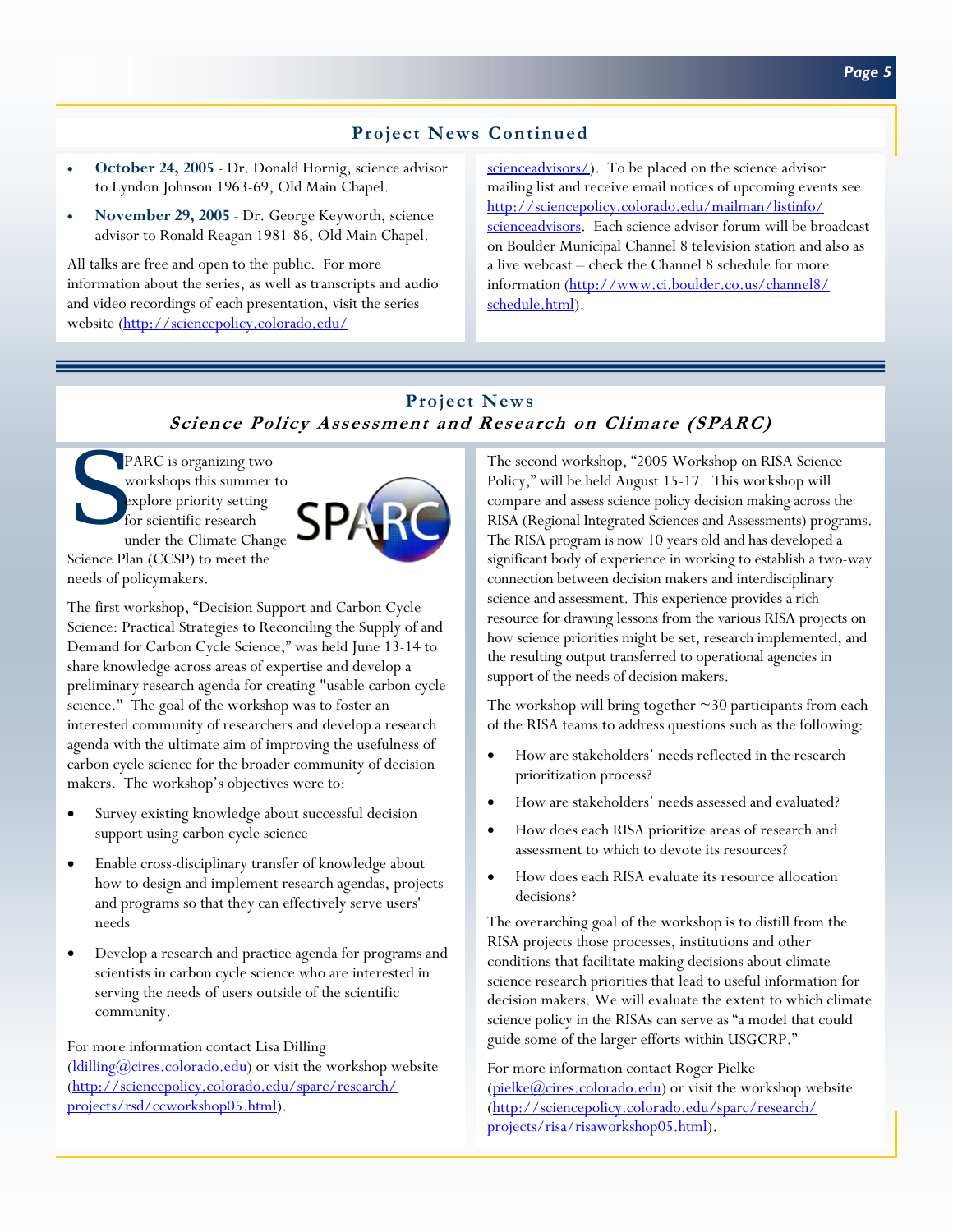#### **Student News**

#### **Adam Briggle**

The Encyclopedia of Science, Technology, and Ethics (ESTE), edited by Dr. Carl Mitcham at the Colorado School of Mines, will be published in August. Adam Briggle (http:// sciencepolicy.colorado.edu/homepages/



[adam\\_briggle/\), a doctoral student in Environme](http://sciencepolicy.colorado.edu/homepages/adam_briggle/)ntal Studies, worked on the ESTE as a research assistant, editor, and [writer. For more information about the ESTE see: http://](http://www.gale.com/pdf/facts/EncySciTechEthics.pdf) www.gale.com/pdf/facts/EncySciTechEthics.pdf.

Adam will be spending this summer writing his dissertation titled "Knowledge, Democracy and the Good Life: The President's Council on Bioethics." He will attend the Society for Philosophy and Technology (SPT) conference (http://

[www.sptdelft2005.tbm.tudelft.nl/\) in Delf](http://www.sptdelft2005.tbm.tudelft.nl/)t, Netherlands in July.

And in his "spare time" Adam was recently elected Co-chair [of the Board at the CU Environmental Center \(http://](http://ecenter.colorado.edu/index.php) ecenter.colorado.edu/index.php).

#### **Joel Gratz**

E NVS/MBA graduate student Joel Gratz



(http://sciencepolicy.colorado.edu/ <u>homepages/joel\_gratz/</u>) is spending the summer at ICAT Managers LLC (http://

[www.icat.com/\), a Boulder, Colo](http://www.icat.com/)rado-based catastrophe insurance company. Joel, who has completed two out of three years toward the pursuit of a Masters in policy and meteorology and an MBA, is working in the modeling department at ICAT. ICAT only insures for damage caused by earthquakes and from the winds of a hurricane, and only for small to medium size businesses. Whereas other types of insurance companies base their pricing on historical statistics (for example, an auto insurance company may use historical statistics to indicate that a 20 year old male in Boulder, Colorado driving a brand new sports car has a xx% chance of getting into a car accident costing the insurance company \$xxx), insurance companies that specialize in earthquakes and hurricanes only have a few quakes or storms to rely on in order to determine pricing strategies. The companies therefore must rely on computer models of simulated hurricanes to understand the risk to different types of buildings (built from wood, steel, etc) in different locations. Joel is helping ICAT analyze these computer models to ensure that the company achieves its business goals. This work relies on knowledge of meteorology, business, and the methods and policies employed to protect life and property when tropical storms and hurricanes threaten land.

#### **Elizabeth McNie**

<sup>1</sup> enter doctoral student Elizabeth McNie (http://sciencepolicy.colorado.edu/ [homepages/elizabeth\\_mcnie/\) is traveling t](http://sciencepolicy.colorado.edu/homepages/elizabeth_mcnie/)o Iceland in July to conduct research on Iceland's paleoclimate history, societal impacts of climate variability, and strategies for adaptation to climate



variability. Elizabeth is part of a four-person research team [funded by a grant through the NSF IGERT program \(http://](http://www.nsf.gov/crssprgm/igert/intro.jsp) www.nsf.gov/crssprgm/igert/intro.jsp). The project is interdisciplinary in nature and includes graduate students in paleogeology, environmental studies, science journalism, and science and technology policy.

#### **Shep Ryen**

C enter doctoral student Shep Ryen (http:// shep  $ryen/$ ) is spending the summer interning [for the House Committee on Science \(http://](http://www.house.gov/science/welcome.htm) www.house.gov/science/welcome.htm),



chaired by Sherwood Boehlert (R-NY). Shep is the second Center student to work for the Committee, after Genevieve Maricle interned in the summer of 2003.

# **Center News Recent Lisa Dilling Presentations**

illing L., 2005. In Search of Pasteur's Quadrant:<br>
"Use-inspired" Carbon Cycle Science, Center for<br>
Science and Technology Policy Research<br>
Symposium, February 25. "Use-inspired" Carbon Cycle Science, Center for Science and Technology Policy Research Symposium, February 25.

**From Abstract:** Since the 1970s, carbon cycle science has been justified in the United States for its potential to provide information to underpin important societal decisions. At that time, as today, societal concern over rising atmospheric CO2

concentrations was the backdrop as scientific debates swirled around various uncertainties, including the magnitude of carbon sources and the effects of increasing CO2 on climate, humans, and Earth systems. In 1977, the National Academy of Sciences recommended a program of research on phenomena "involved in the carbon dioxide problem" to "close gaps in knowledge, so that future decisions regarding the exploitation of energy resources can be made on as sound a basis as possible." Several agencies, notably the Department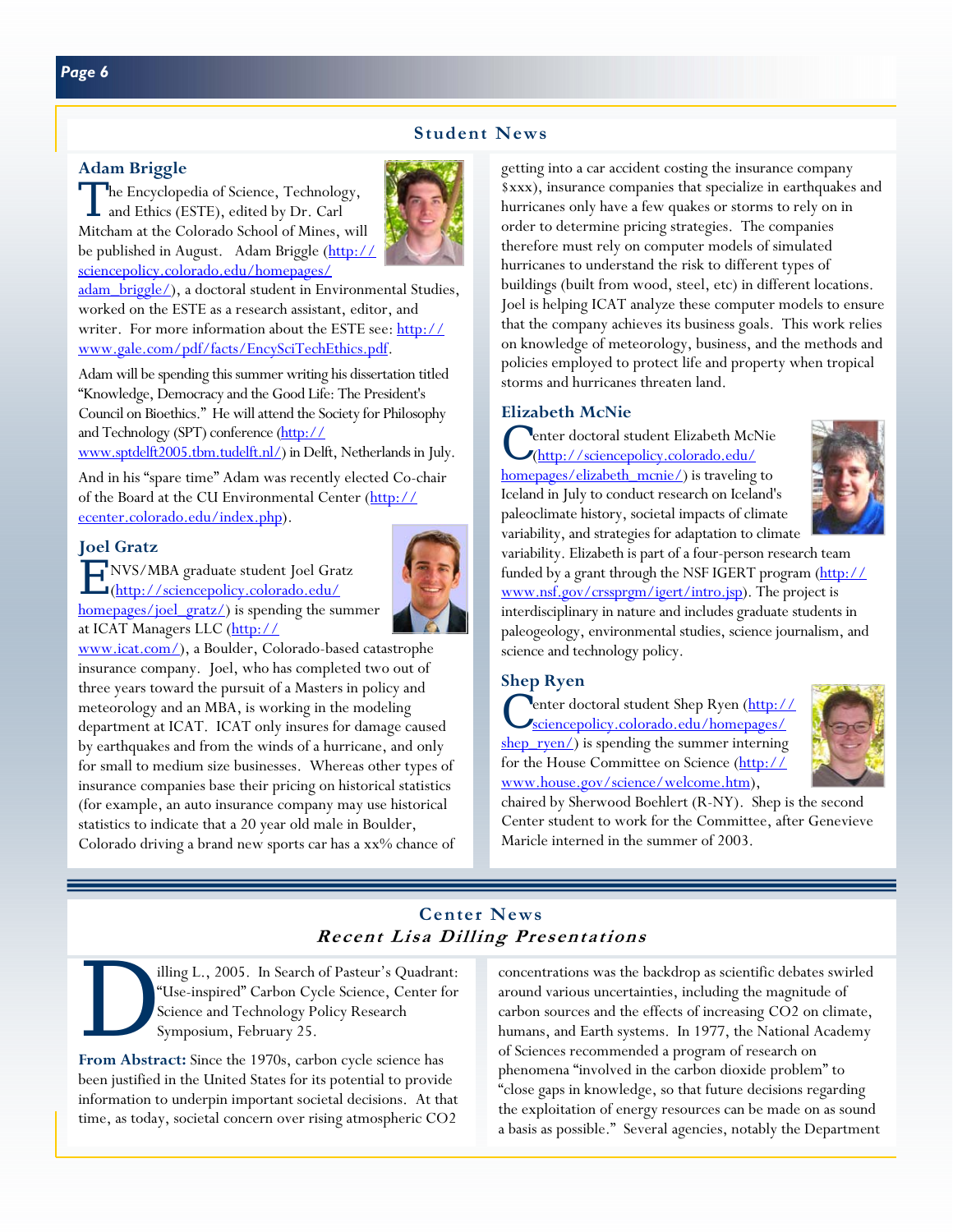# **Center News Continued Recent Lisa Dilling Presentations**

of Energy, began to invest significant resources in carbon cycle science. Twenty-seven years later, resources invested in carbon cycle science have increased to over 260 million dollars a year. Research carried out within the program is generally considered "basic science", on topics such as ocean circulation, terrestrial carbon exchange, atmospheric gas monitoring, modeling, vegetation dynamics, and so on. With the introduction in 2002 of the North American Carbon Program, the goal of serving the needs of decision makers with this research was reaffirmed. Indeed, the NACP was a leading component of the President's U.S. Climate Change Research Initiative, which "represents a focusing of resources and attention on those elements of the USGCRP that can best support improved public debate and decision-making in the near term." Numerous studies have pointed out, however, that research justified by its usefulness to society, but divorced from users in practice, has difficulty effectively supporting decision-making. The carbon cycle science program to date does not have a component focused on understanding how research can support decision-making, and thus risks replicating the failed model of many other climate-related research programs of the past few decades. Here we present the alternative model of "use-inspired basic research," or "Pasteur's Quadrant," and suggest new research paths are necessary to understand precisely what needs exist, and how information on the North American carbon balance or other aspects of the carbon program will meet them.

#### **Other Dilling Presentations**

Dilling L., 2005. Toward carbon governance: Challenges for science and policy across scales, Association of American Geographers Annual Meeting, April.

Dilling, L., 2005. Overview of SOCCR Mandate and Process, 1st SOCCR Authors workshop, Atlanta, GA May.

Moser, S. (Given by Dilling, L), 2005. North to the Future: Communicating to and from the Arctic Front Lines of Climate Change, Arctic Research Council of the United States: 2005 Arctic Forum.

Dilling, L. 2005. Carbon and Climate: Challenges and Opportunities, Cherry Creek Challenge School Invited Speaker, June 3.

Dilling, L., 2005. Introduction, challenge, and charge to the workshop, "Decision Support and Carbon Cycle Science", University of Colorado, June 13-14.

Dilling, L., 2005. Invited Presentation: "Usable Carbon Cycle Science: Exploring the nexus of carbon cycle science and management at different scales", International Postdoctoral Scientist Network for Earth Systems Science, Breckenridge, CO, June 23-25.

# **Center News Recent Roger Pielke Presentations**

Ielke, Jr., R. A. 2005. Climate Change and Disaster Trends: What are the facts?, Reinsu Association of America's Current Events For Philadelphia, PA, 26 May. Disaster Trends: What are the facts?, Reinsurance Association of America's Current Events Forum, Philadelphia, PA, 26 May.

Pielke, Jr., R. A. 2005. Beyond Global Warming: Yes or No? Some New Story Ideas on Climate Change, Scripps Institute on the Environment, Center for Environmental Journalism, University of Colorado, Boulder, CO, 19 May.

Pielke, Jr., R. A. 2005. Decisions as a Focus of a Philosophy of Science Policy, Workshop on Philosophy of Science Policy, Lancaster University, Lancaster, UK, 5-6 May.

Pielke, Jr., R. A. 2005. The IPCC: Honest Broker or Political Advocate? Tyndall Centre for Climate Change Research, University of East Anglia, Norwich, UK, 3 May. Pielke, Jr., R. A. 2005. Climate Change and Disasters, Department of Earth System Science, University of California-Irvine, Irvine, CA, 15 April.

Pielke, Jr., R. A. 2005. Dealing With Scientific Uncertainties in Policy Making, Forum on Science Policy and Ethics, University of Washington, Seattle, WA, 8 April.

Pielke, Jr., R. A. 2005. A Perspective on the Politicization of Science, Forum on Science Policy and Ethics, University of Washington, Seattle, WA, 7 April.

Pielke, Jr., R. A. 2005. Science Policies and Hurricanes, National Research Council Disasters Roundtable, National Research Council, Washington, DC, 8 March.

Pielke, Jr., R. A. 2005. Beyond Kyoto: A Third Way on Climate Change, U.S. Environmental Protection Agency, Washington, DC, 7 March.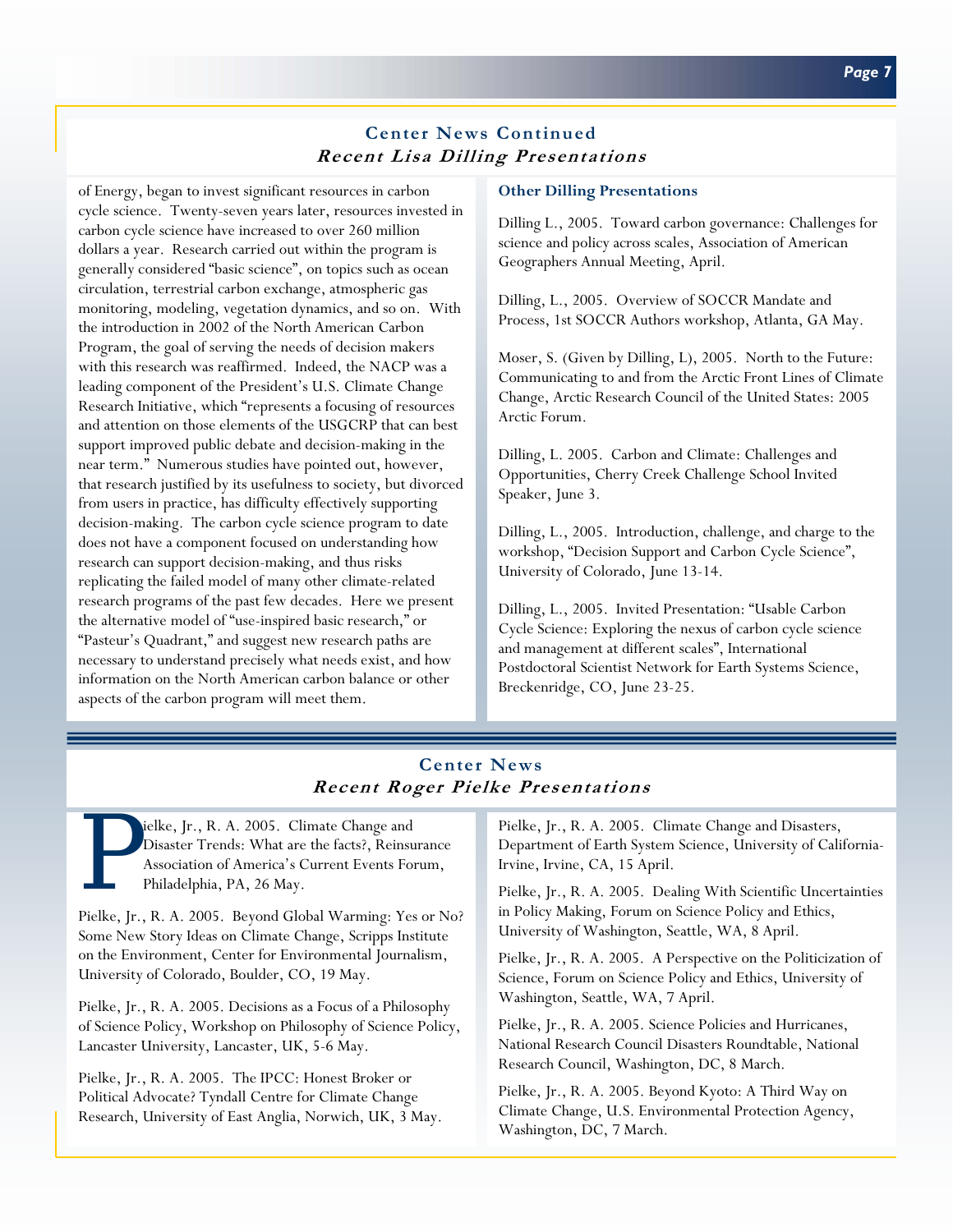# **Center News Prometheus**

The Center's weblog,<br>
PROMETHEUS<br>
sciencepolicy.colorado.edu/prometheus/), has<br>
received a good deal of attention since its debut in<br>
April of 2004. It has been described as an "excellent science **PROMETHEUS** Prometheus (http:// [sciencepolicy.colorado.edu/prometheus/\),](http://sciencepolicy.colorado.edu/prometheus/) has received a good deal of attention since its debut in web log" by a UPI reporter; a blog writer urges his readers to "blow off [his blog] and read Prometheus, at least for science policy, especially climate related policy;" and yet another blogger writes "Roger Pielke demonstrates again why the Prometheus blog is must reading for those interested in the

intersection of science and public policy. I don't always agree with Pielke, but he's very thoughtful, insightful and provocative." Recent topics include the following:

- Hiding Behind the Science of Stem Cells (May 25)
- The Linear Model of Science in Climate Policy (May 24)
- Is the "Hockey Stick" Debate Relevant to Policy? (May 17)
- Immigration and Climate Change (May 9)
- Leadership in Space (May 2)

#### **Recent Center Publications**

• Gratz, J., Church, R., and E. Noble, 2004. Event managers should consider the safety of spectators when lightning threatens a large outdoor gathering (http:// sciencepolicy.colorado.edu/admin/publication\_files/ [resourse-1740-2005.27.pdf\). Meteorological Applicat](http://sciencepolicy.colorado.edu/admin/publication_files/resourse-1740-2005.27.pdf)ions of Lightning Data Conference, Paper prepared for 2005 AMS Annual Meeting in San Diego.

*Excerpt: Large outdoor stadiums face a significant and growing vulnerability to lightning due to increased size and frequency of events. This growth is not paralleled in the knowledge and management of spectator safety. To date, there have been few casualties in the United States from direct lightning strikes to a stadium or from the mass movement of spectators when lightning threatens. However, if no further action is taken, stadium managers are overlooking an opportunity to prevent a potential disaster as the probability of a tragic event continues to increase while the costs of intervention remain substantially low.* 

• Pielke, Jr., R. A. 2005. Consensus about climate change? (http://sciencepolicy.colorado.edu/admin/ [publication\\_files/resourse-1761-2005.32.pdf\) S](http://sciencepolicy.colorado.edu/admin/publication_files/resourse-1761-2005.32.pdf)cience, 308: 952-953.

*Excerpt: In the discussion motivated by [Naomi] Oreskes' Essay [in the Dec. 3, 2004 issue of Science], I have seen one claim made that there are more than 11,000 articles on "climate change" in the ISI database and suggestions that about 10% somehow contradict the IPCC consensus position. But so what? If that number is 1% or 40%, it does not make any difference whatsoever from the standpoint of policy action.* 

• Pielke, Jr., R.A., and R.A. Klein, 2005. Distinguishing Tropical Cyclone-Related Flooding in U.S. Presidential Disaster Declarations: 1965–1997 [\(http://](http://sciencepolicy.colorado.edu/admin/publication_files/resourse-483-2005.30.pdf)

sciencepolicy.colorado.edu/admin/publication\_files/ resourse-483-2005.30.pdf). Natural Hazards Review, May, 55-59.

*Abstract: A problem exists in that the classifications used by the Federal Emergency Management Agency (FEMA) for weather-related disasters do not always allow analysts to clearly link declared disasters to their ultimate meteorological cause. This research focuses on those disasters related to flooding resulting from tropical cyclones. Neither FEMA nor the states that request federal disaster aid distinguish flood disasters by their meteorological origin, making it difficult to assess the contributions of various meteorological phenomena to the incidence and severity of Presidential Disaster Declarations. The data presented in this initial analysis indicate that the flood-related impacts of tropical systems are considerably broader and undoubtedly larger in economic magnitude than documented in the official records kept by FEMA.* 

• Pielke, Jr., R. A., C. Landsea, K. Emanuel, M. Mayfield, J. Laver and R. Pasch, in press. Hurricanes and global warming. Bulletin of the American Meteorological Society.

*Excerpt: At the end of the 2004 Atlantic hurricane season, many scientists, reporters and policymakers looked for simple answers to explain the extent of the devastation, which totaled more than \$40 billion according to the National Hurricane Center. Some prominent scientists proposed that the intense 2004 hurricane season and its considerable impacts, particularly in Florida, could be linked to global warming resulting from the emissions of greenhouse gases into the atmosphere (e.g., Harvard Medical School 2004; NCAR 2004). But the current state of climate science does not support so close a linkage.*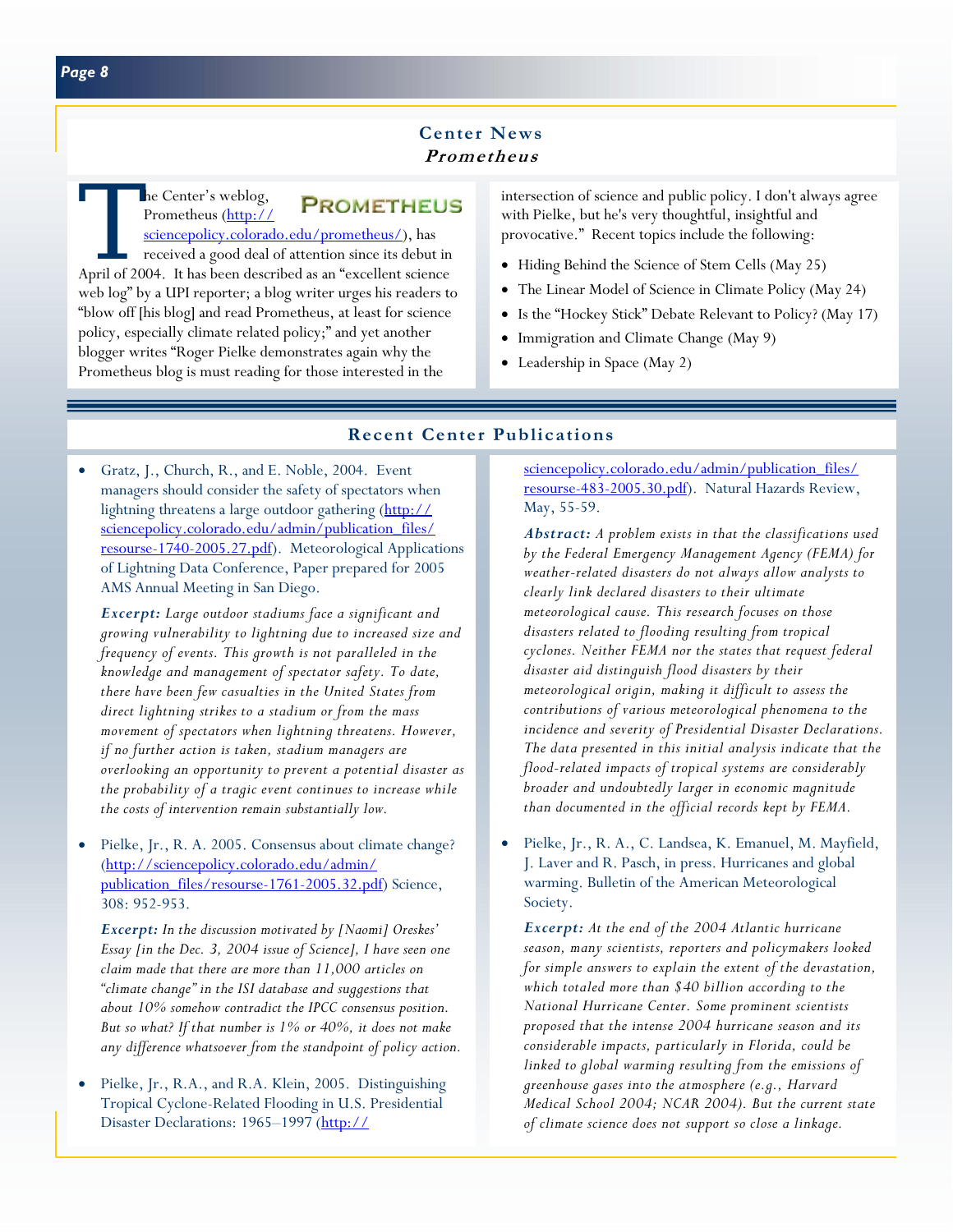### **Center Staff in the News**

- *Roger Pielke's Prometheus weblog entry*, Reaction to UPI Climate Commentary (http:// sciencepolicy.colorado.edu/prometheus/archives/ [climate\\_change/000381reaction\\_to\\_upi\\_clim.html\),](http://sciencepolicy.colorado.edu/prometheus/archives/climate_change/000381reaction_to_upi_clim.html) was discussed in an April 5, 2005 UPI column on climate science and politics titled Climate Skeptics Split Into Two Factions [\(http://www.spacedaily.com/news/climate-05zo.html\),](http://www.spacedaily.com/news/climate-05zo.html)  by Dan Whipple.
- *Roger Pielke, Jr. was quoted* in an article in the May 2005 issue of Audubon magazine titled Pulp Fiction (http:// [magazine.audubon.org/profile/profile0505.html\), by D](http://magazine.audubon.org/profile/profile0505.html)aniel Glick that reviews Michael Crichton's book, State of Fear.
- *Roger Pielke, Jr., was quoted* in a June 3, 2005 Denver Post article, "Study: Humans to blame for warming of oceans" by Katy Human (article no longer available online).
- *Lisa Dilling was part of a radio show* "Skeptical Sunday: [Global Warming - Is There Any Room for Doubt?" \(http://](http://www.seti.org/site/apps/nl/newsletter2.asp?c=ktJ2J9MMIsE&b=289154) www.seti.org/site/apps/nl/newsletter2.asp?  $c=kt[2]9MMIsE&b=289154$  on June 5, 2005.
- *A paper coauthored by Roger Pielke, Jr.,* Hurricanes and Global Warming (see Recent Publications in this issue of Ogmius for more information), was the subject of a June 17, 2005 article in the Daily Camera titled Hurricanes brew human storm; Scientists disagree on global warming conclusions (http://www.dailycamera.com/bdc/science/ article/0,1713, BDC 2432 3861911, 00.html), by Todd Neff (free registration required).

In the News archives are available at http:// [sciencepolicy.colorado.edu/outreach/news.html.](http://sciencepolicy.colorado.edu/outreach/news.html) 

# **Center for Science & Technology Policy Research Opportunity CIRES Postdoctoral Research Associate**

The Cooperative Institute for Research in Environmental Sciences (CIRES) has an opening for a Postdoctoral Research Associate under an NSFsponsored project called Science Policy Assessment and Research on Climate that is investigating climate science policy. The position will be located in the CIRES Center for Science and Technology Policy Research at the University of Colorado in Boulder.

#### **Duties**

- Engage in original research that will characterize the supply of, demand for or reconciliation of supply and demand of climate information.
- Engage in original research on the relative sensitivity of anticipated climate impacts to various causal factors in a range of areas, possibly including, ecosystems, extreme events, water resources.
- Collaborate with colleagues within CIRES on research
- Collaborate with national and international partners
- Publish research results in peer-reviewed fora
- Assist and lead in the development of meetings and workshops in support of project objectives
- Contribute to other, related Center projects in research, education and outreach

#### **Requirements**

- Recent Ph.D. in a related field.
- Knowledge of climate science and climate policies.
- Experience working on interdisciplinary projects.
- Demonstrated ability to present and perform on a professional level through use of excellent written and verbal communication and interpersonal skills.
- Demonstrated ability to work within a team of researchers.
- Publication of articles in refereed journals and in the nonacademic literature.
- Presentation of papers at national or international scientific meetings.
- International interests and experience

The position will be filled as a Research Associate in CIRES, University of Colorado at Boulder, and will be eligible for employee benefits, including 22 days of vacation per year. Screening will begin immediately and continue until the position is filled. Applicants should submit a letter of interest with Job Code, and complete resume and salary history. In addition, the applicant should furnish the names of three individuals familiar with the applicant's professional qualifications for the position to provide references.

To apply, e-mai[l \(jobs@cires.colorado.edu\),](mailto:jobs@cires.colorado.edu) fax (303.492.1149), or mail information to: CIRES Human Resources, Job Code PL-1, 216 UCB, Boulder, CO 80309- 0216.

The University of Colorado at Boulder is committed to diversity and equality in education and employment.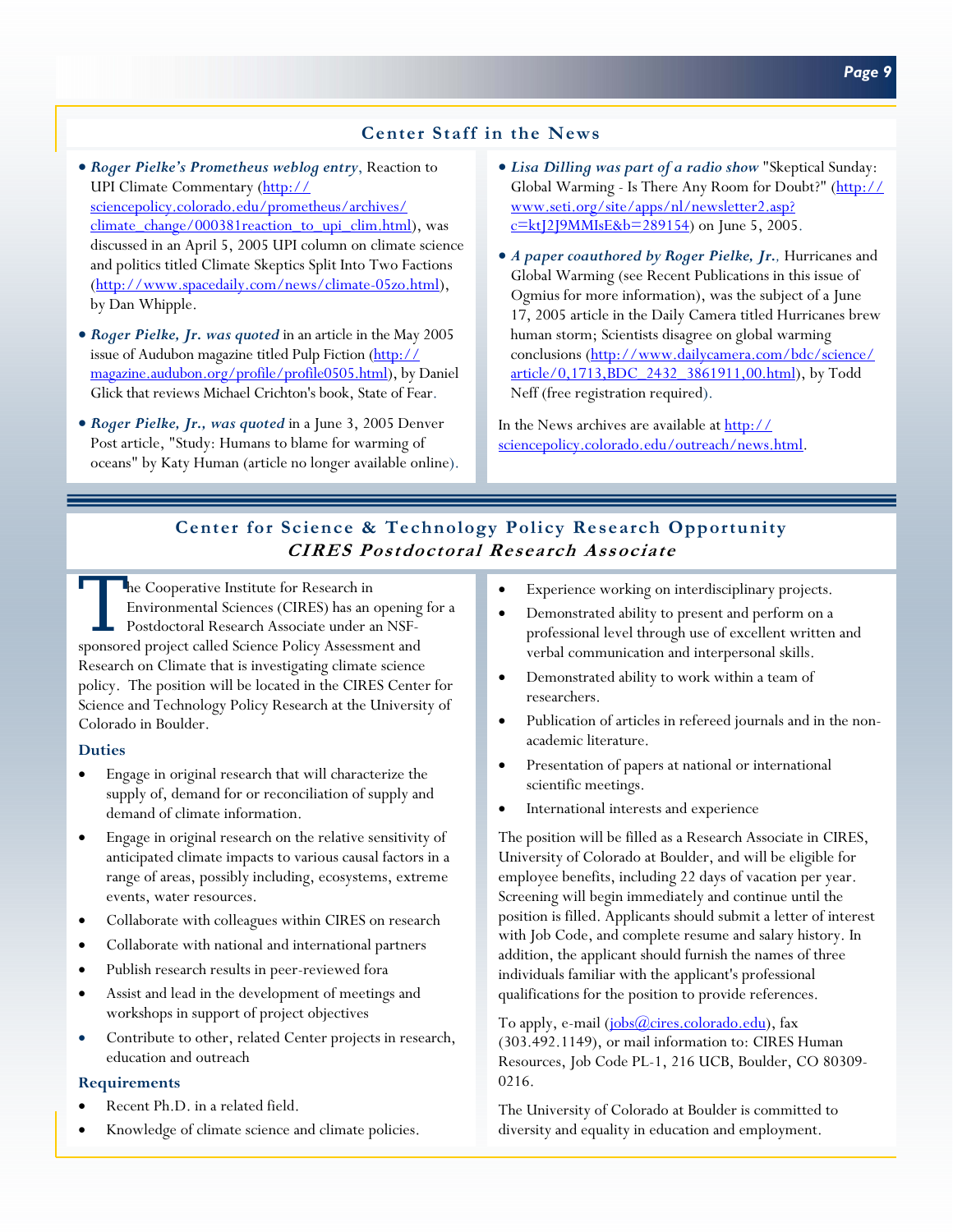# **S&T News Atmospheric Science and Policy Research - 2006 AMS Conference**

The American Meteorological<br>Society (AMS) will hold its fit<br>Symposium on Policy Resear<br>1-2 February 2006, as part of<br>86th AMS Annual Meeting in Atlanta. Society (AMS) will hold its first Symposium on Policy Research on 1-2 February 2006, as part of the 86th AMS Annual Meeting in Atlanta,



Georgia. Preliminary programs, registration, hotel, and general information will be posted on the AMS Web site [\(http://www.ametsoc.org/\)](http://www.ametsoc.org/) in mid-September 2005.

Increasingly, policy issues matter to the Earth system sciences and Earth system science-based service community. Research and analysis of those issues is growing commensurately. Papers are solicited that discuss policy research in the Earth system sciences and services. This AMS Symposium on Policy Research is intended to provide a forum where:

- (i) researchers can share their findings and report on recent progress,
- (ii) policy makers can dialog with researchers about areas that merit further analysis and why, and
- (iii) researchers can dialog with each other and with federal agency officials and others about topics and themes for future Symposia.

This Symposium should allow for discussion of the need for stable, structured funding for research in this field, and for outlets for research, such as an AMS Policy Journal. Symposium sessions will be organized along the three areas described above. Because the lines between policy research and the social sciences are not sharply drawn, contributed papers on such related topics will be welcome. For this initial year, the AMS Policy Program will develop the Symposium program in cooperation with the Board on Societal Impacts.

The 86th Annual Meeting is being organized around the broad theme of "Applications of Weather and Climate Data" with an emphasis on documenting success stories in the applications of atmospheric, hydrologic and oceanic sciences, and the research needed to continue benefiting from new knowledge. Two integrating subthemes that will be highlighted are "Managing Our Physical and Natural Resources: Successes and Challenges" and "Environmental Risks and Impacts on Society: Successes and Challenges." Please submit abstracts electronically via the Web by 1 August 2005 (refer to the AMS Web page a[t http://www.ametsoc.org/meet/annual/](http://www.ametsoc.org/meet/annual/) for instructions).

# **To Subscribe to Ogmius use the on-line form at:**

**<http://sciencepolicy.colorado.edu/ogmius/subscriptions.html>**

# **Or send an email to:**

**[ogmius-admin@sciencepolicy.colorado.edu](mailto:ogmius-admin@sciencepolicy.colorado.edu)**

# **and include the following information:**

- 
- 
- $O$ *rganization*
- Name  **Interests and Needs** 
	- *Email Address How you heard about Ogmius*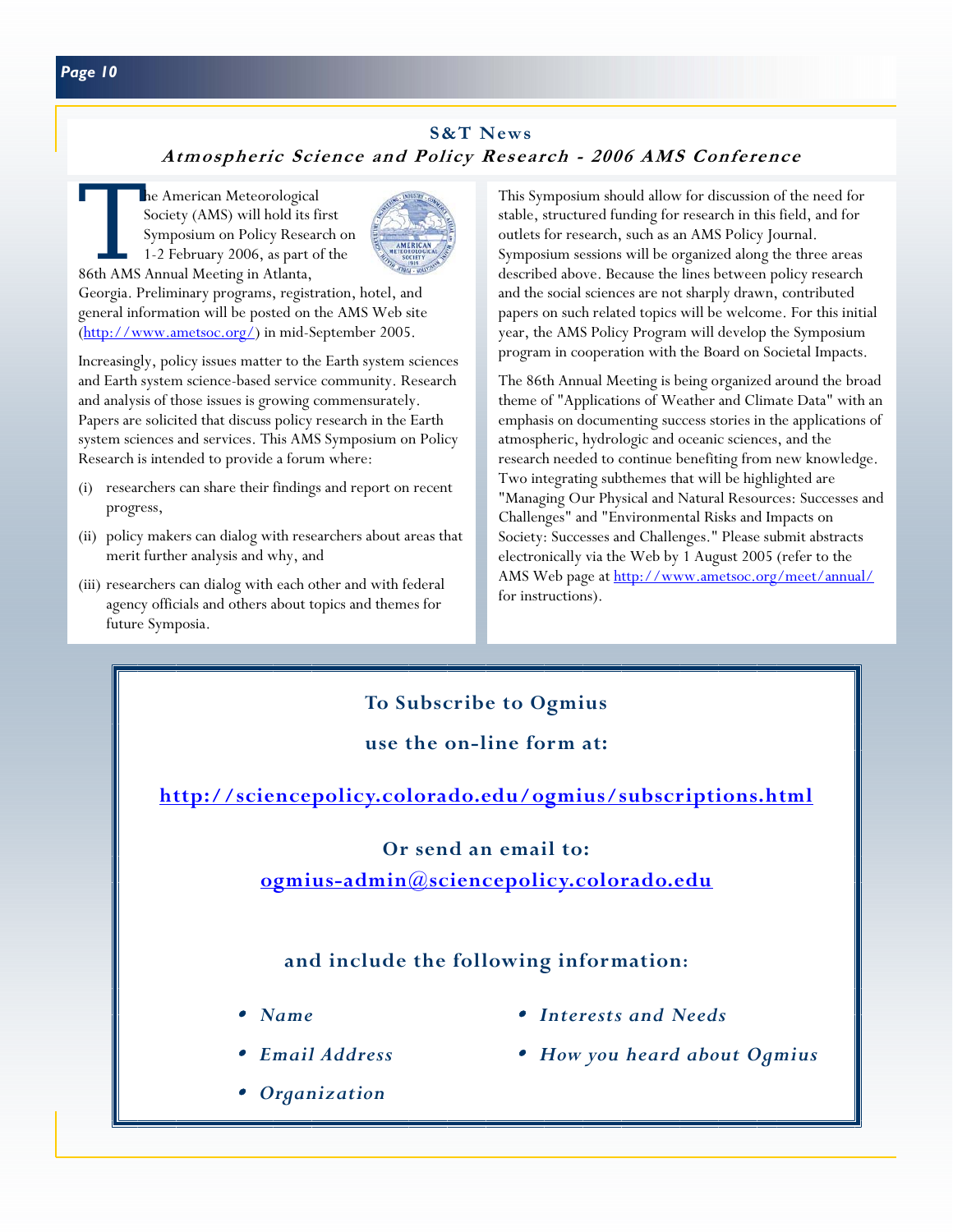# **S&T News**

# **Community Meeting on the Future of the U.S. Weather Prediction Enterprise**

This meeting is organized by the American<br>Meteorological Society in partnership wit<br>Weather Coalition, with financial support<br>by the AMS Commission on the Weather<br>Climate Enterprise, the National Center for Atmosp Meteorological Society in partnership with the Weather Coalition, with financial support provided by the AMS Commission on the Weather and Climate Enterprise, the National Center for Atmospheric Research, and the following members of the Weather Coalition: the University of Oklahoma, the University Corporation for Atmospheric Research, The Weather Channel, and the Reinsurance Association of America.

#### **Meeting Background**

Although numerical weather prediction in the United States has made significant strides during the past several decades, there are a number of warning signs that U.S. weather prediction and research are not living up to their potential. At the same time, the weather prediction enterprise has changed substantially in recent years and there is increasing debate on how the various parts of the enterprise should work together. This meeting is open to all members of the weather prediction enterprise ranging from those participating in operational prediction and weather-related research, to members of the weather user communities. Specifically, the meeting will:

1. Examine the strengths and weaknesses of the U.S. weather

prediction and research enterprise.

- 2. Examine the process by which research results and modeling improvements are transitioned to operations.
- 3. Discuss who is the weather prediction community and how decisions should be made.
- 4. Examine the need for a more cooperative and coordinated approach to weather prediction operations and research.
- 5. Discuss concrete next steps, consistent with the consensus of the meeting.

The meeting will began at 1 PM on 26 July and will end midday on the 28th. Registration will be free; attendees will be responsible for their own travel expenses.

Dates: July 26-28, 2005 Location: University of Colorado Centerplate Conference Center, Folsom Field

A paper on the general subject matter of the meeting is found [at: http://www.atmos.washington.edu/~cliff/](http://www.atmos.washington.edu/~cliff/Cliff) Cliff'sNewPaper8.pdf.

[For more information visit the meeting website, http://](http://dtcenter.org/events/wxprediction2005.php) dtcenter.org/events/wxprediction2005.php.

# **Science & Technology Policy Resources**

The Center's jobs page (http://<br>sciencepolicy.colorado.edu/sp<br>opportunities.html) has extens<br>and technology policy-related journal the world sciencepolicy.colorado.edu/sp\_grads/ [opportunities.html\) has extensive links](http://sciencepolicy.colorado.edu/sp_grads/opportunities.html) to science and technology policy-related job and internship opportunities around the world. Here are a few:

- **American Council for an Energy-Efficient Economy:**  <http://www.aceee.org/job/job.htm>
- **[Center for Clean Air Policy:](http://www.ccap.org/jobs.htm)** http://www.ccap.org/ jobs.htm
- **Congressional Research Service science policy internships:** [http://www.loc.gov/crsinfo/volunteer/rsi/](http://www.loc.gov/crsinfo/volunteer/rsi/scipol.html) scipol.html
- **Consortium for Science, Policy and Outcomes:**  <http://www.cspo.org/home/jobs/index.htm>
- **Christine Mirzayan Science & Technology Policy Graduate Fellowship Program:** http:// [www7.nationalacademies.org/policyfellows/](http://www7.nationalacademies.org/policyfellows/)
- **[Environmental and Energy Study Institute :](http://www.eesi.org/employment/employment.htm)** http:// www.eesi.org/employment/employment.htm
- **International Research Institute for Climate Prediction:** <http://iri.columbia.edu/aboutiri/job/>
- **National Council for Science and the Environment:**  <http://www.ncseonline.org/Jobs/>
- **[John A. Knauss Marine Policy Fellowships:](http://www.seagrant.noaa.gov/knauss/knauss.html)** http:// www.seagrant.noaa.gov/knauss/knauss.html
- **Network Newsletter:** [http://www.isse.ucar.edu/](http://www.isse.ucar.edu/newshp/index.html) newshp/index.html
- **Pew Center on Global Climate Change:** http:// [www.pewclimate.org/about/career\\_opportunities/](http://www.pewclimate.org/about/career_opportunities/index.cfm) index.cfm
- **Prometheus Job Announcements:** http:// [sciencepolicy.colorado.edu/prometheus/archives/](http://sciencepolicy.colorado.edu/prometheus/archives/job_announcements/index.html) job\_announcements/index.html
- **Redefining Progress:** [http://www.rprogress.org/about/](http://www.rprogress.org/about/jobs.html) jobs.html
- **Resources for the Future:** http://www.rff.org/rff/ [About/Employment\\_Opportunities/Index.cfm](http://www.rff.org/rff/About/Employment_Opportunities/Index.cfm)
- **Union of Concerned Scientists:** http:// [www.ucsusa.org/ucs/about/page.cfm?pageID=888](http://www.ucsusa.org/ucs/about/page.cfm?pageID=888)
- **UN Framework Convention on Climate Change:**  [http://unfccc.int/secretariat/employment/vacancies/](http://unfccc.int/secretariat/employment/vacancies/items/1216.php) items/1216.php